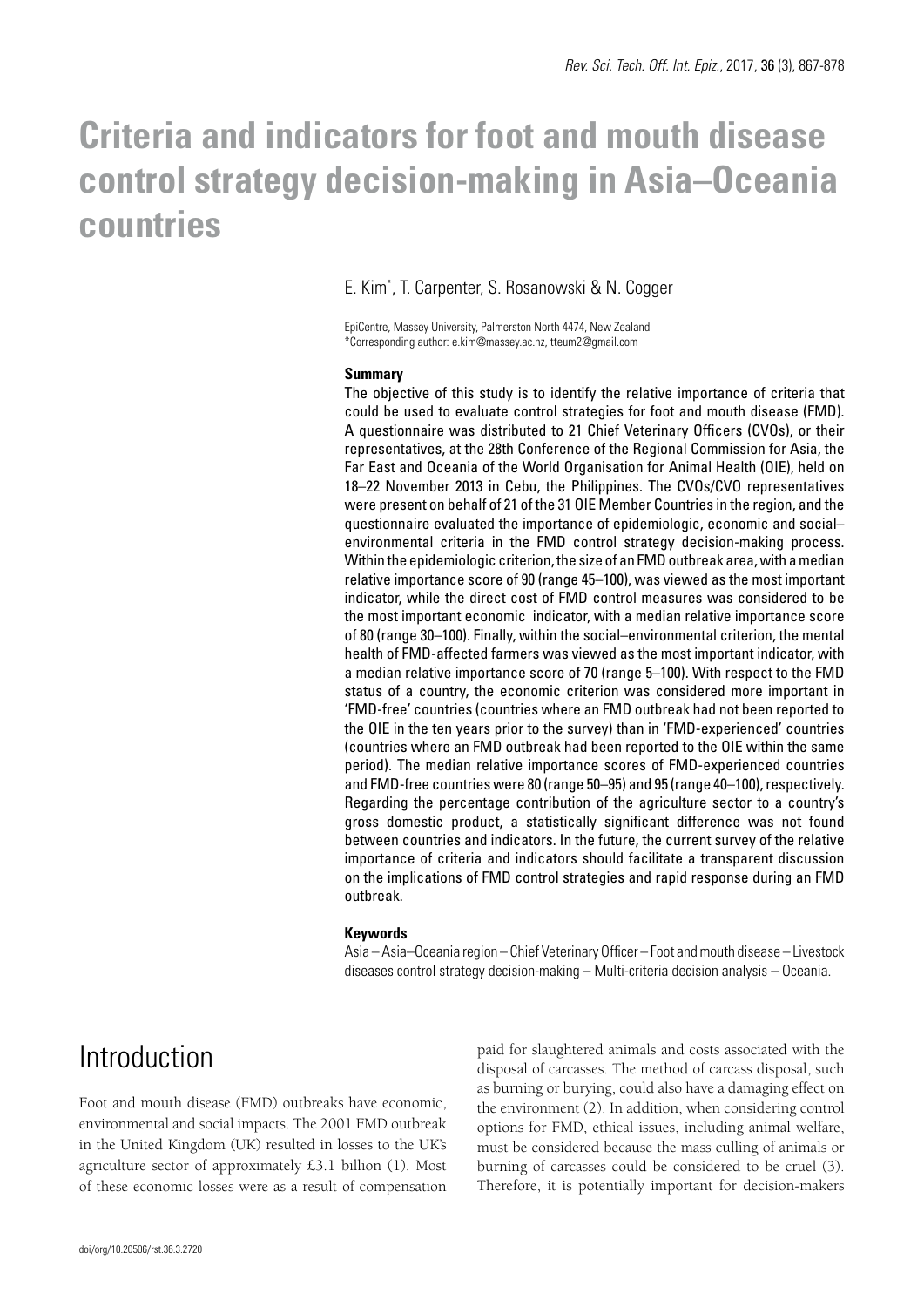to consider epidemiologic, economic, environmental and social issues when selecting an appropriate FMD control strategy. A decision support tool that considers multiple views when formulating optimal decisions is multicriteria decision analysis (MCDA). This tool was used in the study to quantify the preferences of decision-makers regarding FMD control. The MCDA includes formulating the problem, evaluating possible solutions and balancing decision-makers' preferences (4). First the problem is defined and the views of various groups identified, then a process to evaluate possible options for solving the problem is followed. Finally, the solution chosen is explained and its choice justified.

If communication between decision-makers and stakeholders on the control of FMD is ineffective, however, the implementation of the FMD control strategy might be hampered. For example, during the 2001 FMD outbreak in the Netherlands, many farmers opposed the pre-emptive culling of at-risk animals that were not infected, even though it had been shown that this strategy was more effective than vaccination (5). Thus, it is important for decisionmakers and stakeholders to share their understanding of decision-making with regard to the FMD control strategy. Understanding the preferences of decision-makers and stakeholders for the control of FMD would facilitate communication between them. By gathering information from stakeholders on their preferences, decision-makers could incorporate stakeholder viewpoints in their policymaking. Generally, Chief Veterinary Officers (CVOs) play an important role in decision-making on veterinary policy for the control of FMD. The CVOs are the heads of the national animal health authorities and are responsible for the totality of veterinary professional input to animal health issues such as FMD, helping to shape policy for the control of diseases, and influencing the delivery of disease control policy. For example, in the Republic of Korea, the CVO provides policy advice on animal health issues by collaborating with the country's veterinary colleges, the animal health community and the veterinary profession (6). In Australia, the Animal Health Committee, which consists of the CVO of Australia, the Australian state and territory CVOs, Animal Health Australia, and the Commonwealth Scientific and Industrial Research Organisation, makes decisions on the national strategy for emergency animal diseases such as FMD (7). Thus, the perspectives of CVOs would affect the final decision on FMD control strategies. To date, only one research paper has used MCDA to describe the preferences of CVOs for the control of an animal disease; this was for classical swine fever (CSF) in Europe (8). No published papers were found in which MCDA had been used to evaluate FMD control options in the Asia– Oceania region; neither has the technique been applied to other animal health problems in countries in this region. In the Asia–Oceania region, FMD is absent in some countries but endemic in others. Moreover, there have been no reports published on what the representatives of veterinary offices in Asia and Oceania consider to be important when choosing an FMD control strategy. Therefore this study has two objectives:

– to collect the opinions of CVOs, or their representatives, to help in selecting an FMD control strategy

– to catalogue the differences in the relative importance assigned to criteria between countries.

An important advantage of collecting the preferences of CVOs or their representatives with regard to selecting an FMD control strategy is that the preferences can be used as weighting factors to reflect the values of CVOs in decisionmaking on an FMD control strategy. Another advantage of collecting these data is that the differences in preference between CVOs from 'FMD-free' countries (countries where an FMD outbreak had not been reported to the World Organisation for Animal Health [OIE] in the ten years prior to the survey) and 'FMD-experienced' countries (countries where an FMD outbreak had been reported to the OIE within the same period) can be compared and contrasted. In addition, insights can be provided to improve understanding of decision-making about FMD control strategies.

## Chief Veterinary Officers and the questionnaire

The preferences of CVOs, or their representatives, recorded in this study were based on the results of the abovementioned written questionnaire (see Table I). Through this questionnaire, participants expressed their opinions on epidemiologic, economic and social–environmental criteria in the FMD control strategy decision-making process, using relative importance scores and rankings of indicators. The study participants were the 21 CVOs/CVO representatives who attended the 28th Conference of the OIE Regional Commission for Asia, the Far East and Oceania, held on 18–22 November 2013 in Cebu, the Philippines. These participants represented 21 of the 31 OIE Member Countries in the region, and their completed questionnaires were collected on 19 November 2013.

The questionnaire comprised 21 items grouped under four questions as indicators to be ranked and scored, resulting in 42 statistical items in total (21 ranked and 21 scored). The ranking questions indicated the priority of indicator use when making a decision on an FMD control strategy. The rank ranged from 1 to 6, where 1 was the highest priority indicator and 6 the lowest. The scored questions quantified the relative importance of the indicators in the FMD control strategy. Possible scores ranged from 0 to 100 with higher scores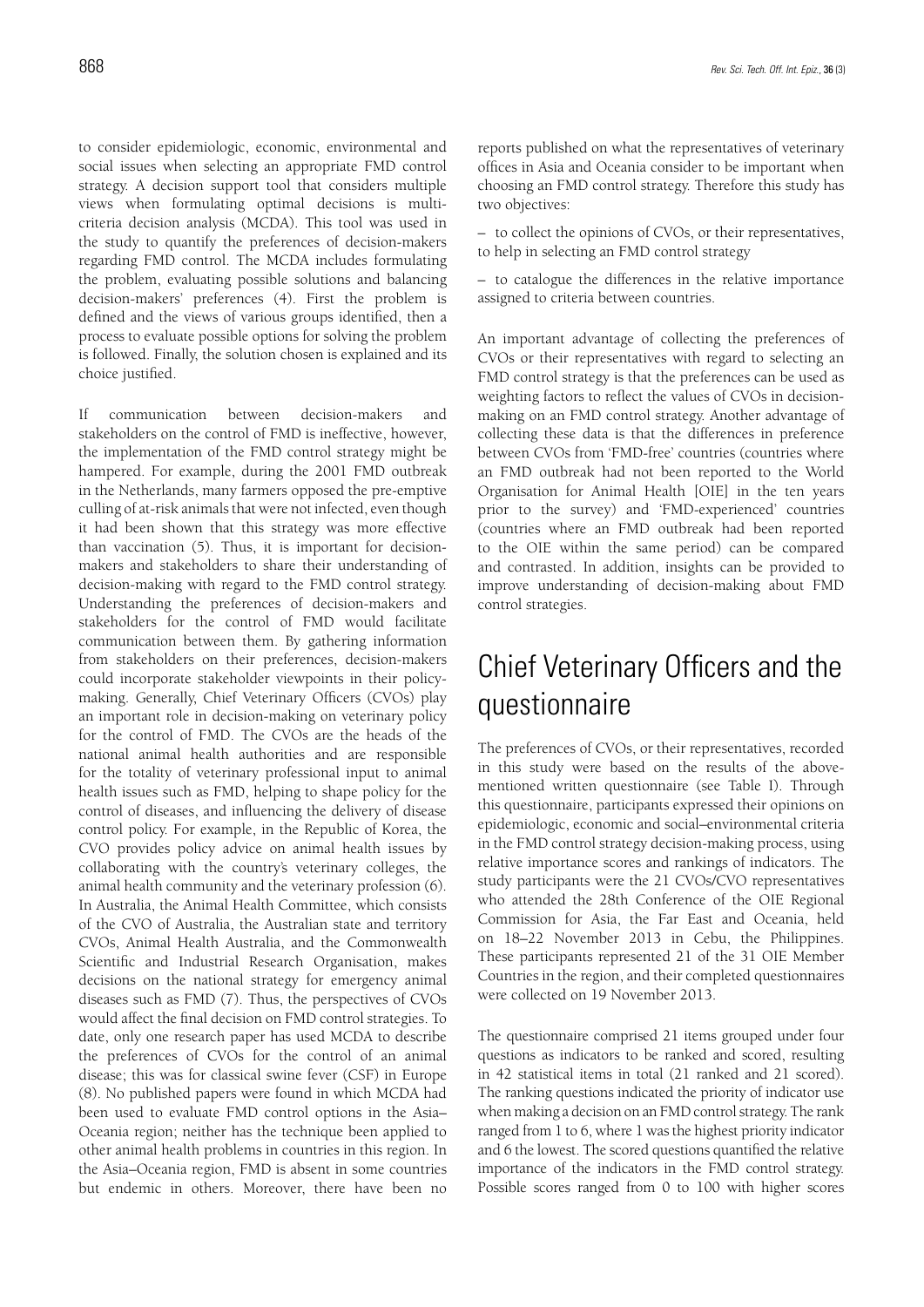#### **Table I**

**The questionnaire used to measure the relative importance scores of criteria and indicators related to foot and mouth disease control strategies**

### **Which country are you from?** Put the rank adjacent to each indicator (1–6), with rank 1 being the most important and rank 6 being the least, and put the scores adjacent to each indicator (0-100), with high scores being more important to you. **1. How important are the following epidemiologic criteria for FMD eradication/control in your country?** Indicator **Rank Score** Rank Score Rank Score Rank Score Rank Score Rank Score Rank Score Rank Score Rank Score Rank Score Rank Score Rank Score Rank Score Rank Score Rank Score Rank Score Rank Score Rank Score Rank Score R Duration of outbreak  $\Box$  /100 Size of outbreak area  $\Box$  /100 Number of infected farms  $\Box$  /100 Number of infected animals *(100)* and  $\Box$  *(100)* and  $\Box$  *(100)* and  $\Box$  *(100)* and  $\Box$  *(100)* and  $\Box$  *(100)* and  $\Box$  *(100)* and  $\Box$  *(100)* and  $\Box$  (100) and (100) and (100) and (100) and (100) and (100) and Number of farms where animals are destroyed **100** and  $\Box$  /100 Number of destroyed animals /100 2**. How important are the following economic criteria for FMD eradication/control in your country?** Indicator **Rank Score** Rank Score Rank Score Rank Score Rank Score Rank Score Rank Score Rank Score Rank Score Rank Score Rank Score Rank Score Rank Score Rank Score Rank Score Rank Score Rank Score Rank Score Rank Score R Direct cost of FMD control measures (e.g. vaccination)  $\Box$  /100 Farm loss from the amount of depopulated animals  $\Box$  /100 Farm loss from movement restrictions (e.g. holding milk)  $\Box$  /100 Industry loss from movement restrictions (e.g. slaughterhouse)  $\Box$  /100 Loss from an export ban  $\Box$  /100 Loss from tourism decrease */100* **3. How important are the following social/environmental criteria for FMD eradication/control in your country?** Indicator **Rank Score** Rank Score Rank Score Rank Score Rank Score Rank Score Rank Score Rank Score Rank Score Rank Score Rank Score Rank Score Rank Score Rank Score Rank Score Rank Score Rank Score Rank Score Rank Score R Mental health in FMD-affected farmers  $\Box$  /100 Mental health in the public  $\Box$  /100 Welfare of the infected animals  $\Box$  /100 Welfare of the non-affected animals  $\Box$  /100 Air pollution from carcass disposal and the control of the control of the control of the control of the control of the control of the control of the control of the control of the control of the control of the control of th Ground pollution from carcass disposal  $\Box$  /100 **4. How important are the following criteria for FMD eradication/control in your country?** Indicator **Rank Score** Rank Score Rank Score Rank Score Rank Score Rank Score Rank Score Rank Score Rank Score Rank Score Rank Score Rank Score Rank Score Rank Score Rank Score Rank Score Rank Score Rank Score Rank Score R Effectiveness of the FMD control strategy to eradicate/control the outbreak  $\Box$  /100 Impact of the FMD control strategy on the country's economy  $\Box$  /100 Impact of the FMD control strategy on the social and environmental issues  $\Box$  /100

FMD: foot and mouth disease

indicating greater importance. The questions were related to the preference of CVOs/CVO representatives according to three criteria: epidemiologic, economic and social– environmental, in which questions 1, 2 and 3 were related to epidemiologic, economic and social–environmental criteria, respectively, and question 4 incorporated all three criteria. The three criteria to quantify the preferences of CVOs/CVO representatives when selecting an FMD control strategy were based on previous MCDA studies (8, 9), which measured the preferences of CVOs in the European Union (EU)

when selecting an optimal CSF control strategy. Questions in the epidemiologic category addressed the importance of the epidemiologic effectiveness of FMD control strategies, including the duration of the outbreak, the size of the outbreak area, and the number of infected farms and animals. Questions on the economic results of the FMD control strategies addressed indicators such as the direct cost of an FMD control measure, the loss from depopulated farms and animals, and the decrease in animal products exported. The social–environmental component contained questions on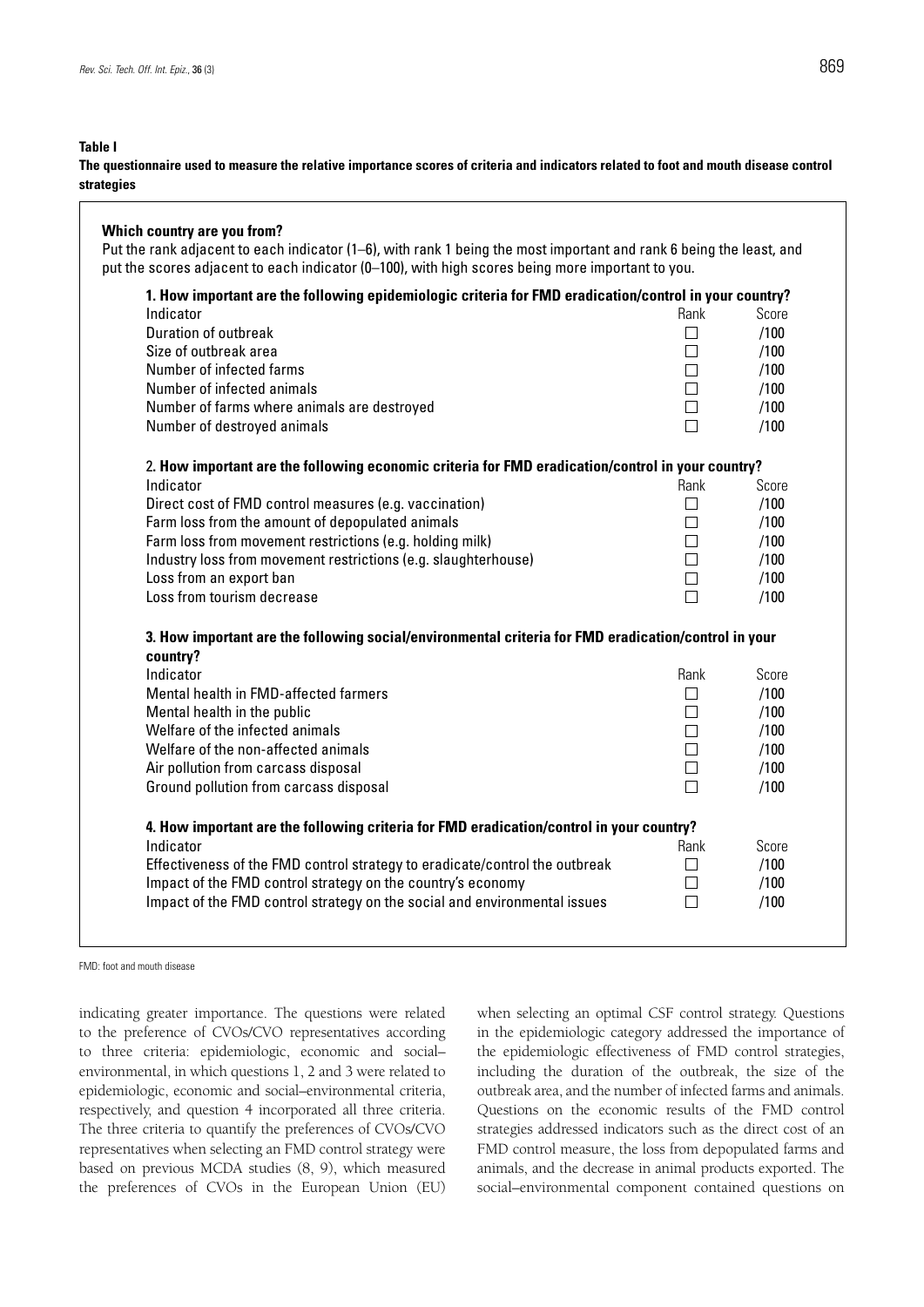the effects of FMD outbreaks on human and environmental health; for example, questions related to the mental health of the public or of farmers with FMD-affected farms, the effects of carcass disposal on the environment or animal/ human welfare. Participants were asked to answer the questions taking into consideration the current FMD status of their countries. Prior to the study, the questionnaire was trialled on ten non-native English-speaking postgraduate students in the EpiCentre, Massey University, New Zealand, to check that the questions were being understood as the authors had intended. The questionnaire did not require any human ethics issues.

A binary variable was created to code the FMD status of the 21 countries whose CVOs/CVO representatives had responded. As mentioned above, a country was considered to be 'FMD-free' if an FMD outbreak had not been reported to the OIE in the ten years prior to the survey and 'FMD-experienced' if there had been an FMD outbreak within the same period, as recorded in the OIE World Animal Health Information System (10). It is important to note that the classification system used in this paper is not the same as that used by the OIE when determining a country's official disease status. Specifically, in the current study, some countries classified as FMD-experienced may have eradicated FMD either with or without vaccination and would be considered to be officially FMD-free by the OIE; however, for the purposes of this paper, if a country had reported an FMD outbreak within the last ten years then it was considered to be FMD-experienced (Table II). In addition, the FMD-experienced countries were divided into two groups based on the time since their last FMD outbreak: less than a year or more than a year (Table II). The percentage contributions of the agriculture sector to the gross domestic product (GDP) for 2013 of each of the 21 OIE Member Countries were obtained from the World Bank (11) and are contained in Table III. There could be other factors which might influence the relative importance of criteria and indicators such as the regulation of an FMD control or compensation for culled animals. However, the authors did not collect information on those factors because the goal of the study was not to explain the reasons for differences between countries but to explore the range of the differences.

### Data analysis

The data from the completed questionnaires were entered into Microsoft Excel and analysed using R, version 3.1.0 (www.r-project.org/). Statistical analyses took place in two parts: descriptive and inferential. The relative importance of each of the six indicators in each of the three criteria (questions 1 to 3) and each of the three weighting factors (question 4) were expressed using the minimum, median and maximum scores. Using the Mann-Whitney-

#### **Table II**

**Foot and mouth disease status of 21 participant countries in the study**

| <b>Country</b>               | FMD-free?*     | <b>Time since the last</b><br>outbreak $\leq 1$ year? |
|------------------------------|----------------|-------------------------------------------------------|
| Australia                    | Yes            | N <sub>0</sub>                                        |
| <b>Brunei</b>                | Yes            | N/A                                                   |
| Cambodia                     | N <sub>o</sub> | Yes                                                   |
| China (People's Republic of) | N <sub>o</sub> | Yes                                                   |
| Chinese Taipei               | N <sub>0</sub> | Yes                                                   |
| Fiji                         | Yes            | N/A                                                   |
| Indonesia                    | Yes            | N <sub>0</sub>                                        |
| Iraq                         | N <sub>o</sub> | Yes                                                   |
| Japan                        | N <sub>o</sub> | N <sub>o</sub>                                        |
| Korea (Republic of)          | N <sub>o</sub> | N <sub>0</sub>                                        |
| Malaysia                     | N <sub>0</sub> | Yes                                                   |
| Mongolia                     | N <sub>o</sub> | N <sub>o</sub>                                        |
| New Caledonia                | Yes            | N/A                                                   |
| New Zealand                  | Yes            | No                                                    |
| Papua New Guinea             | Yes            | N/A                                                   |
| Philippines                  | Yes            | N <sub>0</sub>                                        |
| Russia                       | N <sub>0</sub> | Yes                                                   |
| Singapore                    | Yes            | N/A                                                   |
| Sri Lanka                    | N <sub>o</sub> | Yes                                                   |
| Thailand                     | N <sub>0</sub> | Yes                                                   |
| Vietnam                      | N <sub>0</sub> | Yes                                                   |

*Source*: World Organisation for Animal Health (10)

\* A country was considered free of foot and mouth disease if there had been no reported outbreaks of the disease within the ten years prior to the study N/A: not applicable

Wilcoxon test, differences in the relative importance of criteria and indicators were explored between: *i)* FMDexperienced countries and FMD-free countries; *ii*) countries in which the percentage contribution of the agriculture sector to the GDP was more than 10% and those in which it was less than 10%; and *iii*) countries in which the time since the last FMD outbreak was less than a year and those in which it was more than a year. Significance was indicated by a value of  $p < 0.05$ . The rank of criteria and indicators was only used to confirm that the score had been assigned appropriately (i.e. higher ranked criteria or indicators should have higher scores). The correlation of the relative importance between criteria was explored using the Spearman rank correlation test and significance was indicated by a value of  $p < 0.05$ .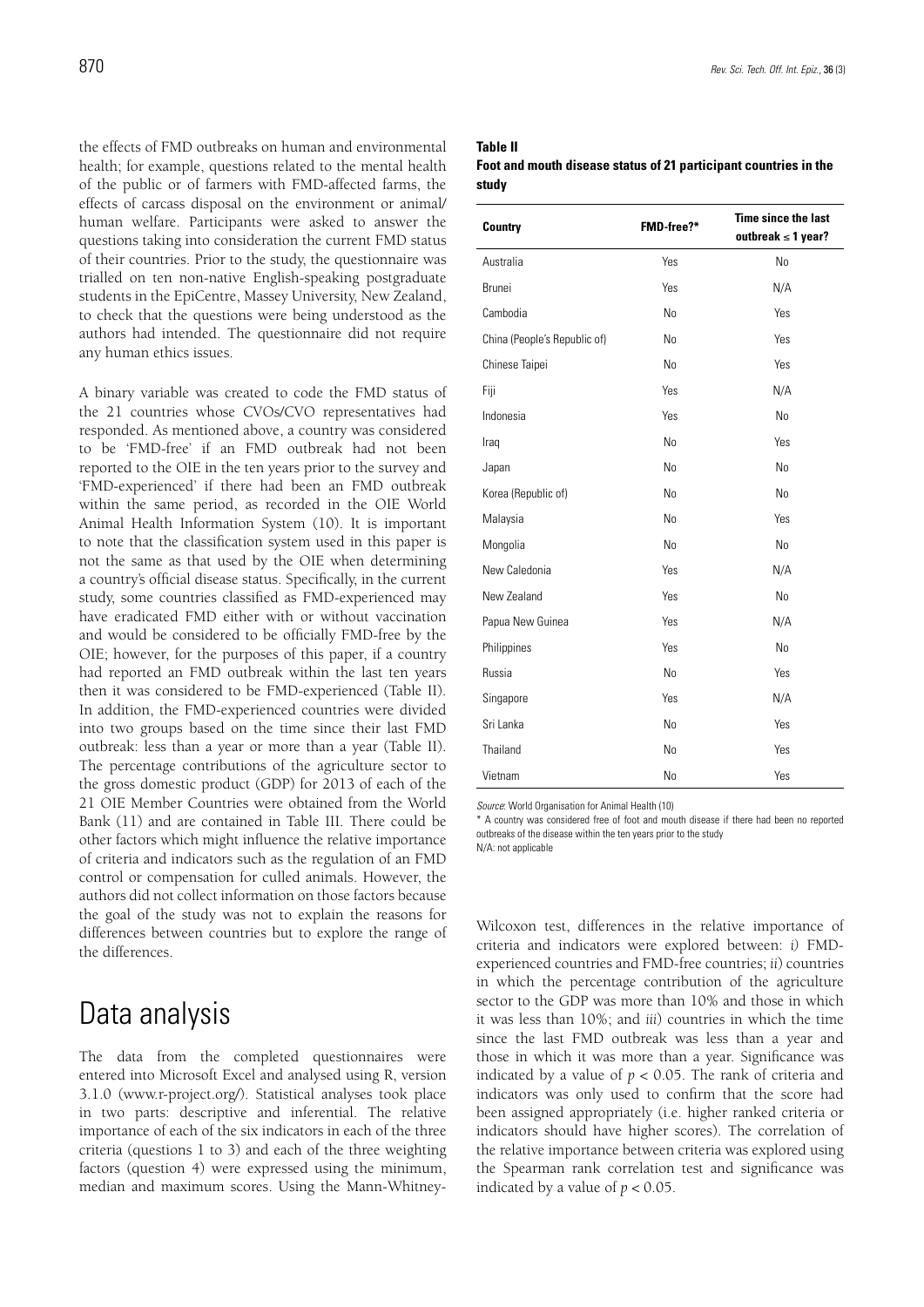#### **Table III**

**The percentage contribution of the agriculture sector to the gross domestic product of the 21 participant countries in the 2013 study**

| <b>Country</b>               | Percentage<br>of GDP (%) | Percentage<br>of GDP $\geq 10\%$ * |
|------------------------------|--------------------------|------------------------------------|
| Australia                    | $\overline{2}$           | No                                 |
| <b>Brunei</b>                | 1                        | N <sub>o</sub>                     |
| Cambodia                     | 34                       | Yes                                |
| China (People's Republic of) | 9                        | N <sub>o</sub>                     |
| Chinese Taipei               | N/A                      | N/A                                |
| Fiji                         | 12                       | Yes                                |
| Indonesia                    | 14                       | Yes                                |
| Iraq                         | N/A                      | N/A                                |
| Japan                        | 1                        | N <sub>o</sub>                     |
| Korea (Republic of)          | $\overline{2}$           | N <sub>o</sub>                     |
| Malaysia                     | 9                        | N <sub>o</sub>                     |
| Mongolia                     | 15                       | Yes                                |
| New Caledonia                | N/A                      | N/A                                |
| New Zealand                  | $\overline{7}$           | N <sub>0</sub>                     |
| Papua New Guinea             | N/A                      | N/A                                |
| Philippines                  | 12                       | Yes                                |
| Russia                       | 4                        | N <sub>o</sub>                     |
| Singapore                    | N/A                      | N/A                                |
| Sri Lanka                    | 11                       | Yes                                |
| Thailand                     | 12                       | Yes                                |
| Vietnam                      | 18                       | Yes                                |

*Source*: World Bank (11)

\* The median value of the percentage of the livestock industry of the 21 participant countries GDP: gross domestic product

N/A: not applicable

#### **Table IV**

**The relative importance scores of criteria for a foot and mouth disease control strategy according to the preferences of 21 Chief Veterinary Officers, or their representatives, from the Asia–Oceania region, taking into consideration foot and mouth disease status**

| <b>Criterion</b>     | <b>FMD-free</b> * | Rank | <b>Minimum</b> | <b>Median</b> | <b>Maximum</b> | $p$ -value |
|----------------------|-------------------|------|----------------|---------------|----------------|------------|
| Epidemiologic        | No                |      | 80             | 90            | 100            | 0.26       |
|                      | Yes               |      | 50             | 95            | 100            |            |
|                      | Overall           |      | 50             | 90            | 100            |            |
| Economic             | No                | 2    | 50             | 80            | 95             | 0.04       |
|                      | Yes               | 2    | 40             | 95            | 100            |            |
|                      | Overall           | 2    | 40             | 85            | 100            |            |
| Social-environmental | No                | 3    | 25             | 61            | 80             | 0.13       |
|                      | Yes               | 3    | 30             | 80            | 98             |            |
|                      | Overall           | 3    | 25             | 80            | 98             |            |

\* Data were grouped by FMD country status. A country was classified as 'FMD free' if there had been no FMD outbreak in the last ten years (*n* = 9) and as 'FMD-experienced', or not free of FMD, if there had been an FMD outbreak within the last ten years (*n* = 12). No statistically significant difference was evident in the scores given for epidemiologic, economic and social–environmental criteria (*p*-value = 0.42)

FMD: foot and mouth disease

### **Results**

All 21 CVOs/CVO representatives at the meeting completed the questionnaire and there were no missing values. Among the 21 respondents, 12 were from FMD-experienced countries and nine were from FMD-free countries. No statistically significant difference was detected between the groups in the scores given for epidemiologic, economic and social–environmental criteria (*p*-value = 0.42). When determining an FMD control strategy, the epidemiologic criterion was the highest scored criterion, with a median relative importance score of 90 (range 50–100; Table IV). Median relative importance scores for the economic and social–environmental criteria were 85 (range 40–100) and 80 (range 25–98), respectively.

With respect to FMD status, only the economic criterion showed a statistically significant difference in relative importance between FMD-experienced and FMD-free countries; these were 80 (range 50–95) and 95 (range 40– 100), respectively. In addition, the score ranges were greater in the FMD-free countries than the FMD-experienced countries. The median epidemiologic scores were 90 (range 80–100) in FMD-experienced countries and 95 (range 50–100) in FMD-free countries. The social–environmental scores were 61 (range 25–80) for FMD-experienced countries and 80 (range 30–98) for FMD-free countries.

The relative importance scores of each indicator in the three criteria: epidemiologic, economic and social–environmental, are shown in Tables V, VI and VII. No statistically significant difference was found in the relative importance scores between indicators in each criterion. In the epidemiologic criterion, the size of the FMD outbreak area was regarded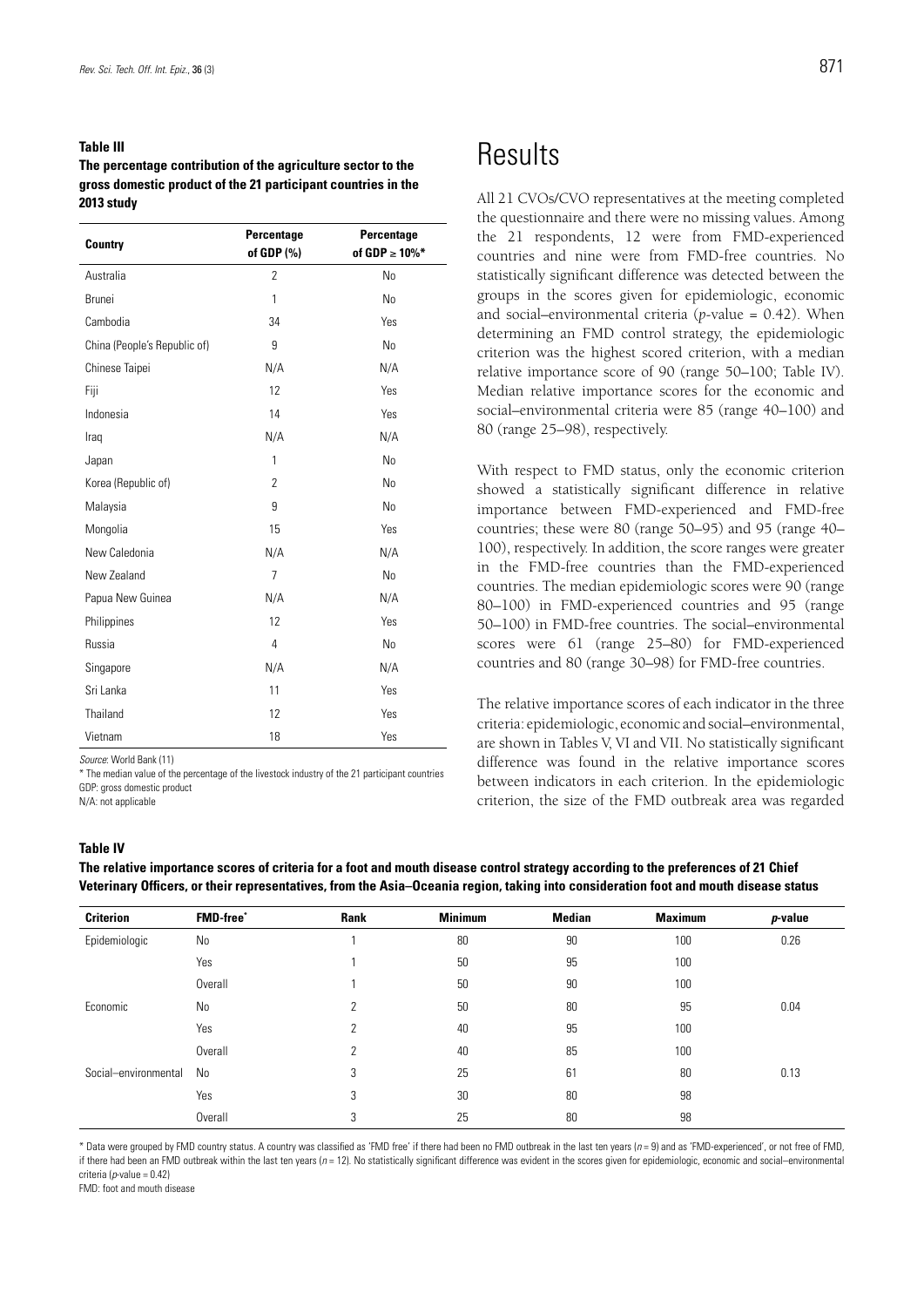#### **Table V**

#### **The epidemiologic indicator scores for a foot and mouth disease control strategy, according to the preferences of 21 Chief Veterinary Officers, or their representatives, from the Asia–Oceania region**

| Indicator                  | FMD-free* | <b>Minimum</b> | <b>Median</b> | <b>Maximum</b> | $p$ -value |
|----------------------------|-----------|----------------|---------------|----------------|------------|
| Duration of FMD            | No        | 10             | 70            | 95             | 0.53       |
|                            | Yes       | 10             | 84            | 100            |            |
|                            | Overall   | 10             | 80            | 100            |            |
| Size of FMD outbreak area  | No        | 50             | 90            | 100            | 0.78       |
|                            | Yes       | 45             | 88            | 98             |            |
|                            | Overall   | 45             | 90            | 100            |            |
| No. of infected farms      | No        | 30             | 80            | 98             | 0.78       |
|                            | Yes       | 35             | 73            | 95             |            |
|                            | Overall   | 30             | 78            | 98             |            |
| No. of infected animals    | No        | 30             | 60            | 90             | 0.52       |
|                            | Yes       | 20             | 60            | 98             |            |
|                            | Overall   | 20             | 60            | 98             |            |
| No. of depopulated farms   | No        | 5              | 30            | 80             | 0.15       |
|                            | Yes       | $10\,$         | 60            | 80             |            |
|                            | Overall   | 5              | 40            | 80             |            |
| No. of depopulated animals | No        | 5              | 20            | 95             | 0.24       |
|                            | Yes       | 5              | 43            | 85             |            |
|                            | Overall   | $5\,$          | 30            | 95             |            |

\* Data were grouped by FMD country status. A country was classified as 'FMD-free' if there had been no FMD outbreak in the last ten years (*n* = 9) and as 'FMD-experienced', or not free from FMD, if there had been an FMD outbreak within the last ten years (*n* = 12). No statistically significant difference was evident in the scores given for the epidemiologic indicators (*p*-value = 0.44) FMD: foot and mouth disease

#### **Table VI**

#### **The economic indicator scores for a foot and mouth disease control strategy, according to the preferences of 21 Chief Veterinary Officers, or their representatives, from the Asia–Oceania region**

| Indicator                               | FMD-free*      | <b>Minimum</b> | <b>Median</b> | <b>Maximum</b> | $p$ -value |
|-----------------------------------------|----------------|----------------|---------------|----------------|------------|
| Cost of control measures                | No             | 30             | 83            | 100            | 0.47       |
|                                         | Yes            | 50             | 75            | 90             |            |
|                                         | Overall        | 30             | 80            | 100            |            |
| Farm loss from depopulation             | No             | 5              | 70            | 100            | 0.80       |
|                                         | Yes            | $30\,$         | 70            | 100            |            |
|                                         | <b>Overall</b> | 5              | 75            | 100            |            |
| Farm loss from movement restriction     | No             | 50             | 80            | 90             | 0.07       |
|                                         | Yes            | 5              | 64            | 85             |            |
|                                         | Overall        | 5              | 70            | 90             |            |
| Industry loss from movement restriction | No             | 30             | 60            | 90             | 0.75       |
|                                         | Yes            | 30             | 75            | 93             |            |
|                                         | Overall        | 30             | 70            | 93             |            |
| Export loss                             | No             | 5              | 50            | 95             | 0.83       |
|                                         | Yes            | 10             | 45            | 100            |            |
|                                         | Overall        | 5              | 50            | 100            |            |
| Tourism loss                            | No             | 5              | 25            | 65             | 0.99       |
|                                         | Yes            | 5              | 13            | 90             |            |
|                                         | Overall        | 5              | 20            | 90             |            |

\* Data were grouped by FMD country status. A country was classified as 'FMD-free' if there had been no FMD outbreak in the last ten years (*n* = 9) and as 'FMD-experienced' or not free from FMD if there had been an FMD outbreak within the last ten years ( $n = 12$ ). No statistically significant difference was evident in the scores given for the economic indicators (*p*-value = 0.21) FMD: foot and mouth disease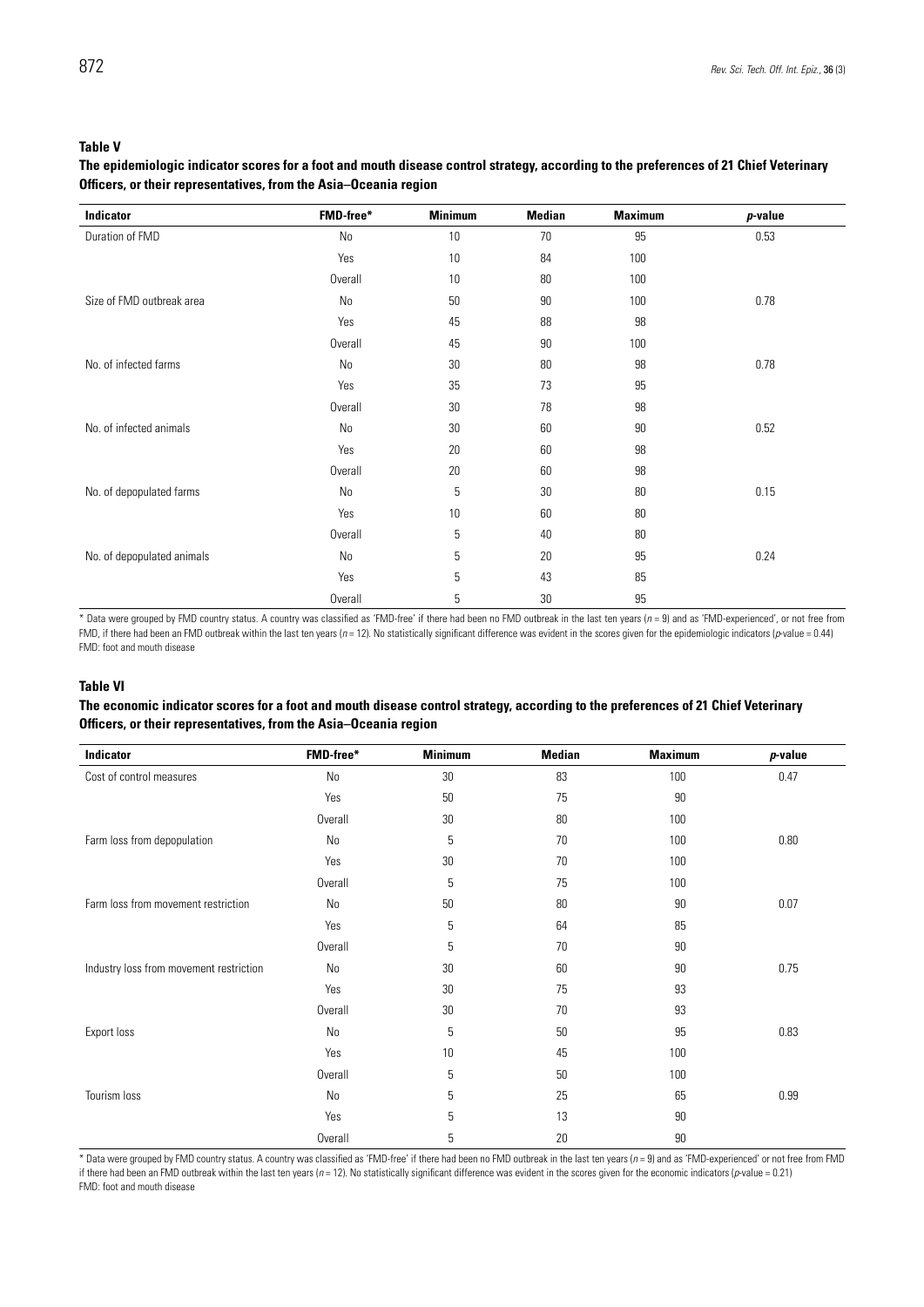#### **Table VII**

**The social–environmental indicator scores for a foot and mouth disease control strategy, according to the preferences of 21 Chief Veterinary Officers, or their representatives, from the Asia– Oceania region**

| <b>Indicator</b>        | <b>FMD-free</b> * | <b>Minimum</b> | <b>Median</b> | <b>Maximum</b> | $p$ -value |
|-------------------------|-------------------|----------------|---------------|----------------|------------|
| Mental health           | N <sub>0</sub>    | 40             | 80            | 100            | 0.46       |
| of affected<br>farmers  | Yes               | 5              | 62            | 100            |            |
|                         | Overall           | 5              | 70            | 100            |            |
| Mental health           | N <sub>0</sub>    | 25             | 70            | 80             | 0.55       |
| of the public           | Yes               | 10             | 53            | 100            |            |
|                         | Overall           | 10             | 60            | 100            |            |
| Welfare of              | No                | 5              | 62            | 100            | 0.43       |
| infected<br>animals     | Yes               | 30             | 53            | 80             |            |
|                         | <b>Overall</b>    | 5              | 60            | 100            |            |
| Welfare of              | N <sub>0</sub>    | 5              | 60            | 85             | 0.83       |
| non-infected<br>animals | Yes               | 20             | 50            | 90             |            |
|                         | Overall           | 5              | 50            | 90             |            |
| Air pollution           | N <sub>0</sub>    | 5              | 10            | 90             | 0.29       |
|                         | Yes               | 5              | 67            | 90             |            |
|                         | Overall           | 5              | 50            | 90             |            |
| Ground                  | N <sub>0</sub>    | 5              | 30            | 100            | 0.34       |
| pollution               | Yes               | 0              | 73            | 90             |            |
|                         | Overall           | 0              | 50            | 100            |            |

\* Data were grouped by FMD country status. A country was classified as 'FMD-free' if there had been no FMD outbreak in the last ten years (*n* = 9) and as 'FMD-experienced' or not free from FMD if there had been an FMD outbreak within the last ten years (*n* = 12). No statistically significant difference was evident in the scores given for the social–environmental indicators (*p*-value = 0.18)

FMD: foot and mouth disease

as the most important indicator, with a median relative importance score of 90 (range 45–100; Table V). The other indicators in the epidemiologic criterion, in decreasing order of importance, were: duration of FMD outbreaks, number of infected farms, number of infected animals, number of depopulated farms and number of depopulated animals. There were no statistically significant differences between FMD-experienced and FMD-free countries in the relative importance scores for each indicator. The order of importance for indicators in the epidemiologic criterion was similar for FMD-experienced and FMD-free countries. Both types of country considered the size of an FMD outbreak area to be the most important of the six indicators. The median relative importance scores for the FMD outbreak area indicator were 90 (range 50–100) in FMD-experienced countries, and 88 (range 45–98) in FMD-free countries. In the economic criterion, the cost of control measures was considered the overall most important indicator, with a median relative importance score of 80 (range 30–100; Table VI). The other indicators, in decreasing order of importance, were: farm loss from depopulation, farm loss from movement restriction, industry loss from movement restriction, export loss and tourism loss. As with the epidemiologic criterion, there was no statistically significant difference in indicator scores between FMD-experienced and FMD-free countries.

In the social–environmental criterion, the mental health of farmers on farms affected by FMD was considered to be the most important indicator, with a median score of 70 (range 5–100; Table VII). The other indicators, in decreasing order of importance, were: the mental health of the public, the welfare of FMD-infected animals, the welfare of noninfected animals, air pollution, and ground pollution due to carcass disposal. No significant difference between FMD-

#### **Table VIII**

**The relative importance scores of criteria for a foot and mouth disease (FMD) control strategy, according to the preferences of 21 Chief Veterinary Officers, or their representatives, from the Asia–Oceania region, taking into consideration the time since the last FMD outbreak**

| <b>Criterion</b>     | Time since the last FMD* | <b>Rank</b> | <b>Minimum</b> | <b>Median</b> | <b>Maximum</b> | p-value |
|----------------------|--------------------------|-------------|----------------|---------------|----------------|---------|
| Epidemiologic        | $<$ 1                    |             | 80             | 90            | 100            | 0.42    |
|                      | >1                       |             | 80             | 90            | 90             |         |
|                      | Overall                  |             | 80             | 90            | 100            |         |
| Economic             | $<$ 1                    | っ           | 50             | 83            | 87             | 0.53    |
|                      | >1                       |             | 60             | 80            | 95             |         |
|                      | Overall                  | っ           | 50             | 80            | 95             |         |
| Social-environmental | $<$ 1                    | 3           | 25             | 71            | 80             | 0.69    |
|                      | >1                       | 3           | 60             | 60            | 80             |         |
|                      | Overall                  | 3           | 25             | 61            | 80             |         |

\*Two groups were formed: one in which the time since the last FMD outbreak had been less than a year (*n* = 9) and another where the time since the last FMD outbreak had been more than one year (*n* = 3). Among the 21 countries, nine countries were excluded since they had not experienced an FMD outbreak. No statistically significant difference was evident in the scores given for epidemiologic, economic and social–environmental criteria (*p*-value = 0.39)

FMD: foot and mouth disease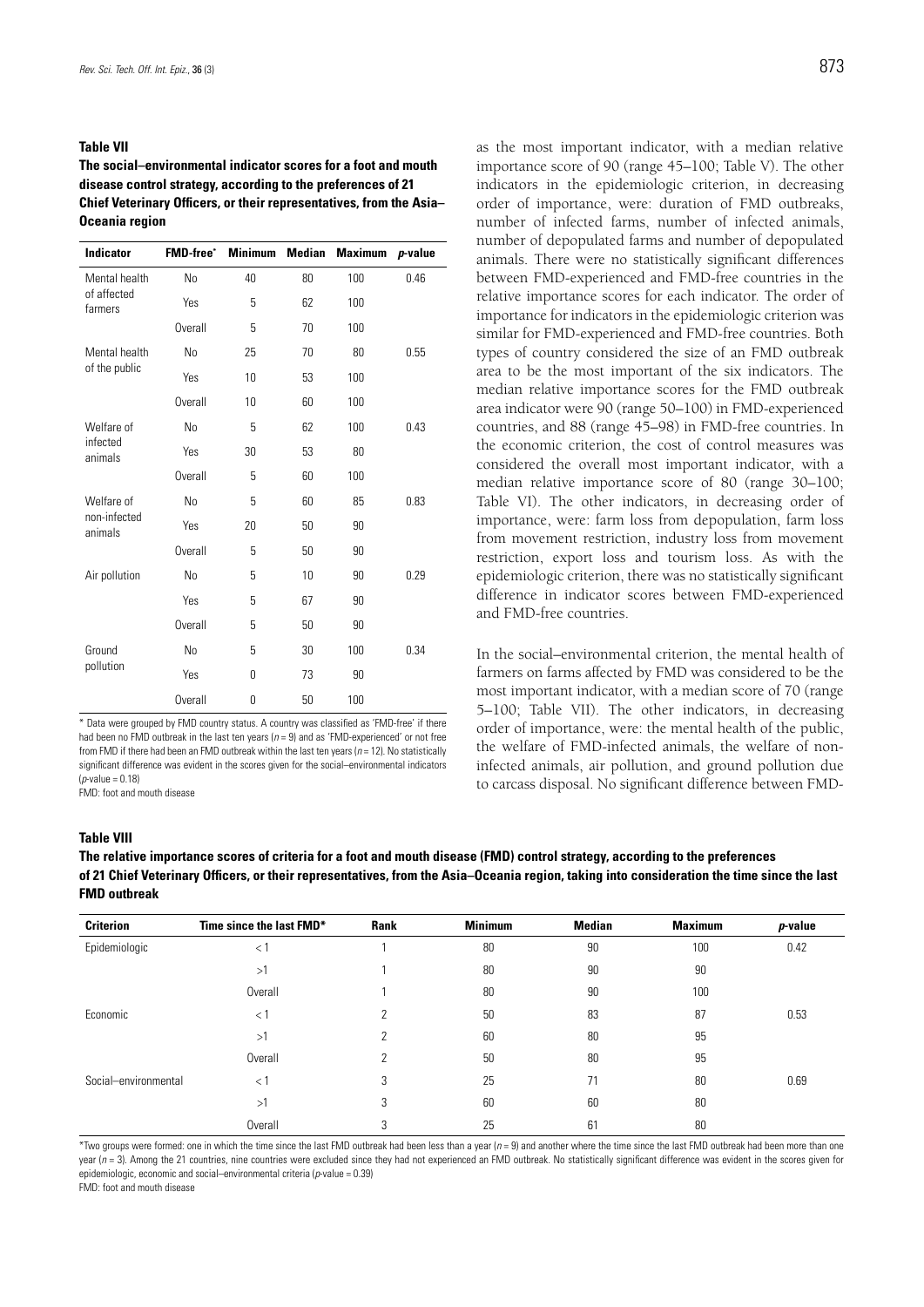#### **Table IX**

**The relative importance scores of the criteria for a foot and mouth disease control strategy, according to the preferences of 21 Chief Veterinary Officers, or their representatives, from the Asia–Oceania region, taking into consideration the percentage contribution of the agriculture sector to the gross domestic product**

| <b>Criterion</b>     | $%$ GDP*    | Rank | <b>Minimum</b> | <b>Median</b> | <b>Maximum</b> | p-value |
|----------------------|-------------|------|----------------|---------------|----------------|---------|
| Epidemiologic        | < 10%       |      | 80             | 90            | 95             | 0.50    |
|                      | $\geq 10\%$ |      | 50             | 99            | 100            |         |
|                      | Overall     |      | 50             | 90            | 100            |         |
| Economic             | < 10%       | 2    | 60             | 83            | 100            | 0.43    |
|                      | $\geq 10\%$ | 2    | 40             | 86            | 98             |         |
|                      | Overall     | 2    | 40             | 85            | 100            |         |
| Social-environmental | < 10%       | 3    | 60             | 75            | 90             | 0.76    |
|                      | $\geq 10\%$ | 3    | 30             | 56            | 87             |         |
|                      | Overall     | 3    | 25             | 80            | 98             |         |

\* Data were grouped by percentage contribution of the agriculture sector to GDP. In one group, the percentage contribution was less than 10% (*n* = 8); in the other, the percentage contribution was more than 10% ( $n = 8$ ). Among 21 countries, five countries were excluded due to a lack of data. No statistically significant difference was evident in the scores given for epidemiologic, economic and social–environmental criteria (*p*-value = 0.44)

GDP: gross domestic product

experienced and FMD-free countries was found for the social–environmental indicators.

With respect to the time since the last FMD outbreak and the percentage contribution of the agriculture sector to a country's GDP, no statistically significant difference was found between countries and criteria (*p*-value > 0.05; Tables VIII, IX).

With respect to the correlation between criteria, statistical significance was found between epidemiologic and economic criteria (ρ = 0.34, *p*-value = 0.02; Fig. 1) and between economic and social–environmental criteria  $(\rho = 0.53, p-value = 0.01; Fig. 1)$ . However, no statistically significant correlation was found between epidemiologic and social–environmental criteria (ρ = 0.20, *p*-value > 0.05; Fig. 1).

### **Discussion**

This survey of 21 CVOs/CVO representatives from the Asia– Oceania region is the first published study to evaluate the preferences of CVOs for indicators used in decision-making regarding FMD control strategies. The study found no statistically significant differences between the scores given for epidemiologic, economic and social–environmental criteria. However, the CVOs or their representatives ranked the epidemiologic criteria as the most important in FMD control strategy decision-making. In other words, when CVOs/CVO representatives chose an FMD control strategy, epidemiologic indicators such as the duration of FMD outbreaks, the size of an FMD outbreak area, or the

number of FMD-impacted farms were more important than the indicators used to determine the financial or social– environmental criteria. For CSF, Mourits *et al.* reported the same criteria ranking as the authors found in this study (8). The participants in the study of Mourits *et al*., as in the current study, were CVOs or their representatives, but in the EU as opposed to the Asia–Oceania region. The present study found that, while the median relative importance scores of the epidemiologic and social–environmental criteria were not found to be statistically significant between respondents from FMD-free and FMD-experienced countries, the median relative importance of the economic criterion was. The economic losses resulting from an FMD outbreak and the economic effectiveness of the FMD control strategy were considered more important for the FMD control strategy decision-making process in FMD-free countries than in FMD-experienced countries. For example, the Republic of Korea has been applying a vaccination strategy since its 2010/2011 FMD outbreak, after which all cattle and swine in the country were vaccinated. The Korean decision-makers involved in creating the FMD control strategy were forced to make value trade-offs between the epidemiologic and economic criteria in light of the country's experience of an FMD outbreak. No statistically significant difference was found between FMD-experienced and FMDfree countries in the median relative importance scores of the indicators. In this study, the CVOs/CVO representatives in the Asia–Oceania region scored their preferences for six indicators in each criterion. In the epidemiologic criterion, the size of an FMD outbreak area was scored as the most important indicator followed by the duration of the FMD outbreak. In contrast, CVOs/CVO representatives in the EU in Mourits's study considered the duration of outbreaks to be more important than the size of outbreak areas when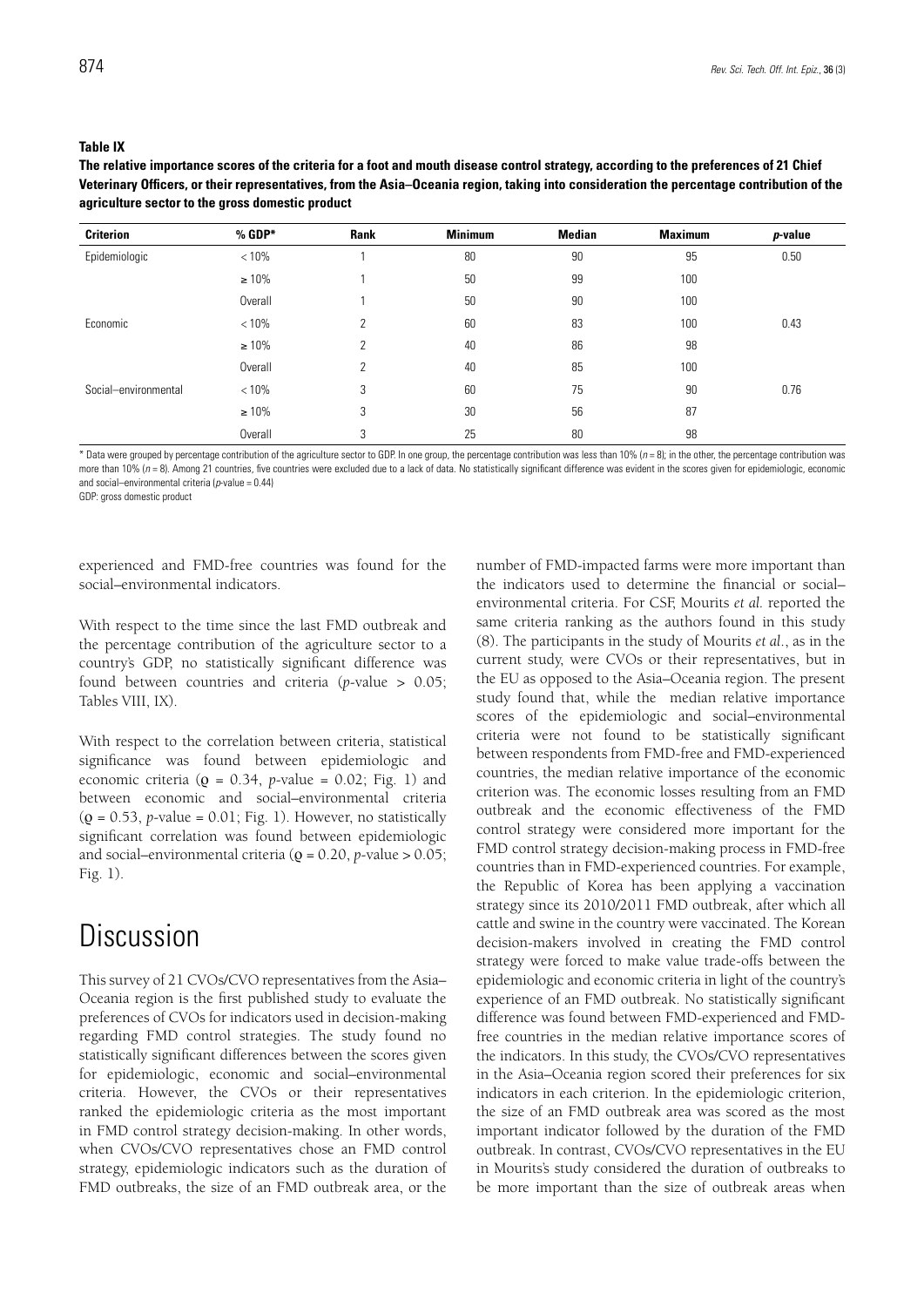

*between epidemiologic and economic criteria (* $Q = 0.34$ *, <i>p*-value = 0.02) *b)* epidemiologic and social–environmental criteria ( $\varrho$  = 0.53, *p*-value = 0.01)

*c*) economic and social–environmental criteria ( $ρ = 0.20$ , *p*-value > 0.05))

#### **Fig. 1**

**Scatter plots of the relative importance of criteria according to the preferences of 21 Chief Veterinary Officers, or their representatives, from the Asia–Oceania region between epidemiologic criteria, economic criteria and social– environmental criteria**

considering CSF control strategies (8). The current study also considered the FMD status of respondents' countries, viewing this as the most significant factor in FMD control strategy decision-making. For example, if FMD is endemic in a country, the FMD control strategy will be applied to minimise the disease impact; however, if an FMD outbreak occurs in a previously FMD-free country, the FMD control strategy will be performed to eradicate the disease.

The authors designed the current study to capture and quantify the difference in the relative importance of decision-making factors with regard to a country's FMD status. The small study sample size – 21 representatives of 31 OIE Member Countries in the Asia–Oceania region (representatives of the remaining ten Member Countries

did not attend the meeting where the questionnaire was distributed) – means that it has a low statistical power and may not truly represent the preference of CVOs/ CVO representatives in the study region. For example, the statistical power of the study was calculated, using G\*Power, version 3.1.9.2 (www.gpower.hhu.de/en.html), to be approximately 0.1 with an effect size of 0.29; the mean economic indicator for FMD-experienced countries was 81 (standard deviation = 18) and for FMD-free countries was 86 (standard deviation = 17). In other words, the lack of a statistically significant difference could have been due to the lack of statistical power. The source population was the Asia–Oceania region; however, the following ten countries from the region were not included in the study because they were not represented at the meeting: Bangladesh, Bhutan, India, Laos, Maldives, Nepal, Pakistan, the Republic of Korea, Timor Leste and Vanuatu. Among these ten nonparticipant countries, only Vanuatu is an FMD-free country with the others being FMD-experienced countries. The inclusion of these countries, however, would have been insufficient for the study to gain a statistical power above 80%. Nevertheless, despite requiring an expansion in its scope, the study has achieved its main goal of collecting various opinions to aid in FMD control strategy decisionmaking from CVOs or their representatives.

### **Conclusions**

The results indicate that CVOs, and their representatives, in FMD-experienced and FMD-free countries have a similar understanding of the epidemiological and social consequences of the disease. A difference was observed for the economic consequence only, which could not, however, be specified and could not be linked to either the contribution of the agriculture sector to GDP, or to the period of time between the most recent FMD outbreak and the commencement of the study (more or less than one year).

### Acknowledgements

This study was supported by a grant from the Korea Institute of Planning and Evaluation for Technology in Food, Agriculture and Forestry (Project No. 315038-2).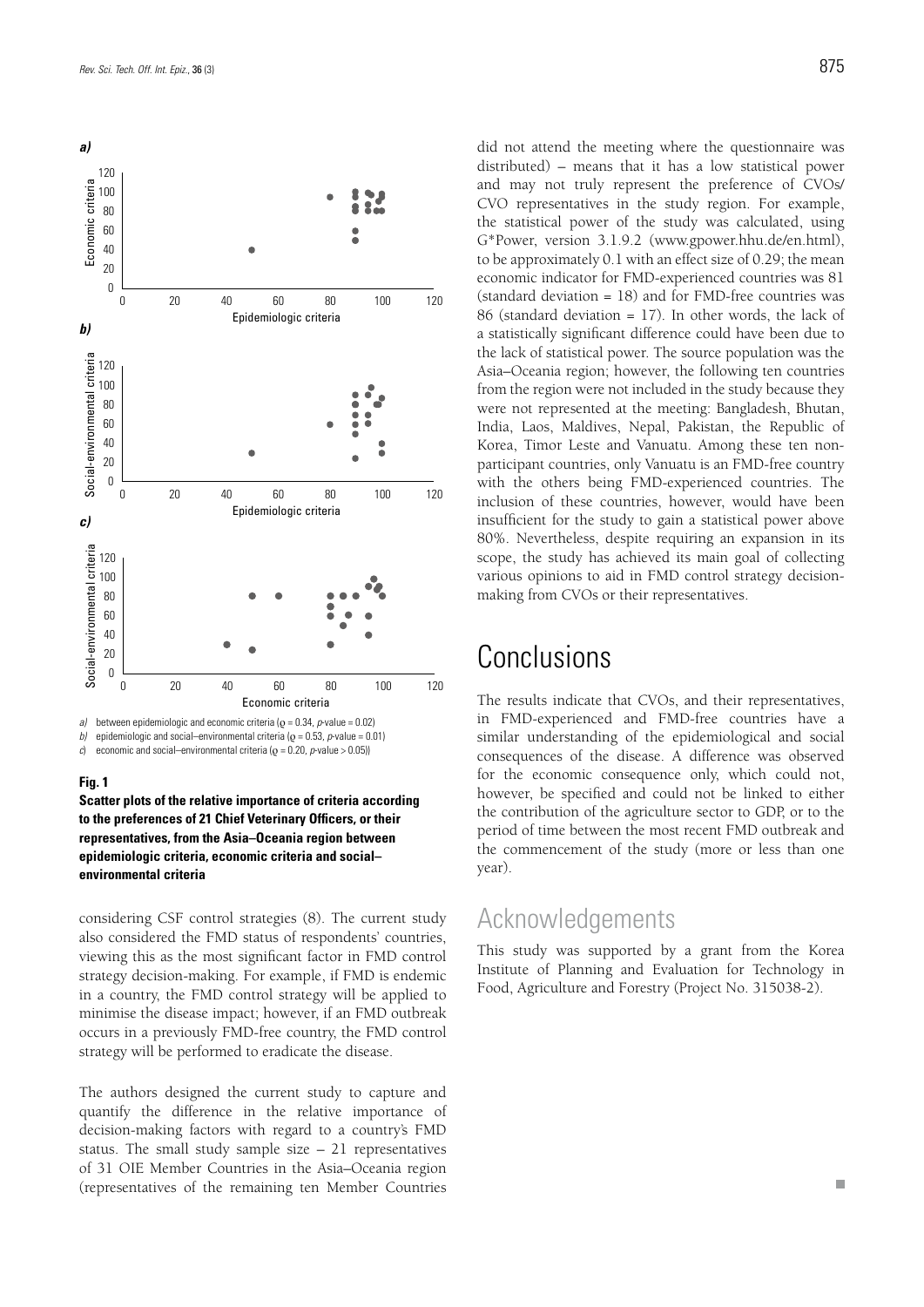### **Critères et indicateurs soutenant les décisions sur les stratégies de lutte contre la fièvre aphteuse dans les pays d'Asie et d'Océanie**

E. Kim, T. Carpenter, S. Rosanowski & N. Cogger

#### **Résumé**

Les auteurs présentent les résultats d'une étude visant à déterminer l'importance relative des critères utilisés pour évaluer les stratégies de lutte contre la fièvre aphteuse. À cet effet, un questionnaire a été distribué à 21 Chefs des Services vétérinaires (ou leurs représentants), lors de la 28e Conférence de la Commission régionale de l'Organisation mondiale de la santé animale (OIE) pour l'Asie, l'Extrême-Orient et l'Océanie, qui s'est tenue du 18 au 22 novembre 2013 à Cebu (Philippines). Au total, 21 des 31 Pays membres de l'OIE de la région étaient représentés lors de la conférence ; le questionnaire avait pour but d'évaluer l'importance des critères épidémiologiques, économiques et socioenvironnementaux dans le processus de décision sur les stratégies de lutte à adopter contre la fièvre aphteuse. Parmi les critères épidémiologiques, la dimension de la zone affectée par un foyer de fièvre aphteuse a été considérée comme l'indicateur relatif le plus important, avec un score médian de 90 (dans une fourchette comprise entre 45 et 100). Parmi les critères économiques, le coût direct des mesures de lutte contre la fièvre aphteuse a été considéré comme l'indicateur relatif le plus important, avec un score médian de 80 (fourchette comprise entre 30 et 100). Enfin, parmi les critères socio-environnementaux, le moral des éleveurs affectés par un foyer de fièvre aphteuse a été considéré comme l'indicateur relatif le plus important, avec un score médian de 70 (fourchette comprise entre 5 et 100). L'analyse des réponses en fonction du statut des pays au regard de la fièvre aphteuse a fait apparaître que l'importance attribuée aux critères économiques était plus élevée dans les pays indemnes de fièvre aphteuse (c'est-à-dire les pays n'ayant notifié aucun foyer de fièvre aphteuse à l'OIE au cours des 10 années précédant l'enquête) que dans les pays ayant notifié un ou plusieurs épisodes de fièvre aphteuse au cours de cette même période. Les scores relatifs médians étaient respectivement de 80 (fourchette comprise entre 50 et 95) dans les pays ayant notifié un ou plusieurs épisodes de fièvre aphteuse et de 95 (fourchette comprise entre 40 et 100) dans les pays indemnes de fièvre aphteuse. Aucune corrélation significative au plan statistique n'a été constatée entre les pays et les indicateurs d'une part et la part de la production agricole dans le produit intérieur brut des pays, d'autre part. Cette enquête sur l'importance relative des critères et des indicateurs dans les processus de décision devrait faciliter à l'avenir l'examen transparent des conséquences des stratégies envisagées pour lutter contre la fièvre aphteuse ainsi que la mise en place rapide de mesures de contrôle en cas de foyers de fièvre aphteuse.

#### **Mots-clés**

Analyse décisionnelle multicritères – Asie – Asie–Océanie – Chef des Services vétérinaires – Décision en matière de stratégie de lutte contre les maladies du bétail – Fièvre aphteuse – Océanie.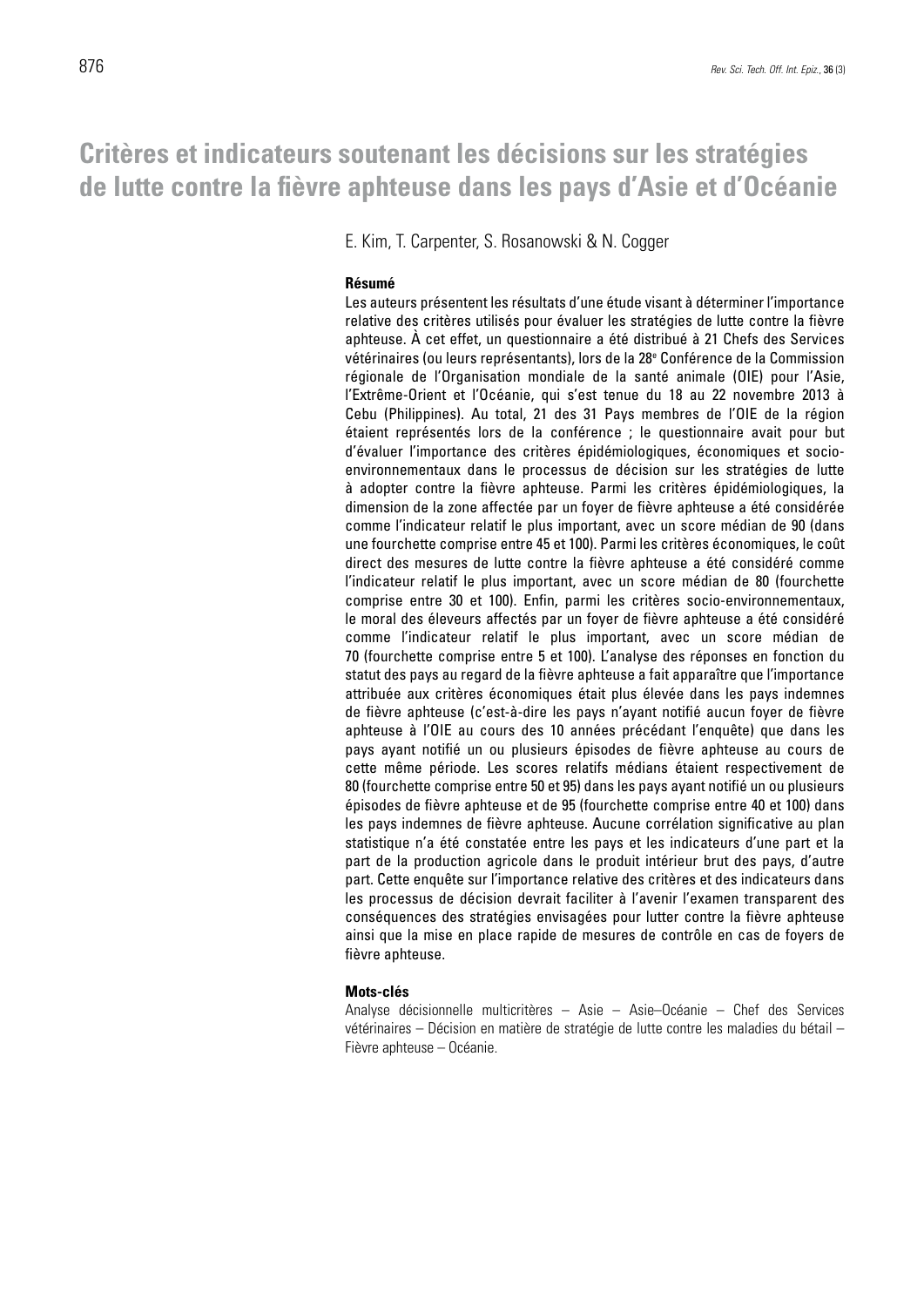### **Criterios e indicadores para la adopción de decisiones estratégicas de lucha contra la fiebre aftosa en países de Asia–Oceanía**

E. Kim, T. Carpenter, S. Rosanowski & N. Cogger

#### **Resumen**

Los autores describen un estudio encaminado a determinar la importancia relativa de los criterios que cabría emplear para evaluar las estrategias de lucha contra la fiebre aftosa. Con ocasión de la 28ª Conferencia de la Comisión Regional para Asia, Extremo Oriente y Oceanía de la Organización Mundial de Sanidad Animal (OIE), celebrada del 18 al 22 de noviembre de 2013 en Cebú (Filipinas), se repartió un cuestionario entre los 21 jefes de los Servicios Veterinarios nacionales, o sus representantes, que asistieron en representación de 21 de los 31 Países Miembros de la OIE de la región. En dicho cuestionario se evaluaba la importancia de criterios epidemiológicos, económicos y socioambientales a la hora de decidir sobre estrategias de lucha contra la fiebre aftosa. Por lo que respecta a los criterios epidemiológicos, el indicador considerado más importante, con un valor mediano de importancia relativa de 90 (intervalo: 45–100), fue el de la superficie afectada por un brote de fiebre aftosa. El indicador económico juzgado más importante fue el costo directo de las medidas de lucha, con un valor mediano de importancia relativa de 80 (intervalo: 30–100). Por último, en el apartado de criterios socioambientales, el indicador considerado más importante, con un valor mediano de 70 (intervalo: 5–100), fue el de la salud mental de los productores afectados por la fiebre aftosa. Consideradas las cosas desde el ángulo de la situación sanitaria de un país con respecto a la enfermedad, el criterio económico revestía más importancia en los países «libres de fiebre aftosa» (aquellos que no habían notificado a la OIE brote alguno en los diez años anteriores al estudio) que en los países «con experiencia» en la fiebre aftosa (aquellos que habían notificado a la OIE algún brote en el curso del mismo periodo). Los valores medianos de importancia relativa de los países «con experiencia» y de los países libres de la enfermedad fueron, respectivamente, de 80 (intervalo: 50–95) y de 95 (intervalo: 40–100). Al considerar la contribución porcentual del sector agrícola al producto interior bruto del país no se observaron diferencias estadísticamente significativas entre países o indicadores. En el futuro, este estudio de la importancia relativa de criterios e indicadores debería facilitar un debate transparente sobre las repercusiones de las estrategias de lucha contra la fiebre aftosa y las medidas de respuesta rápida en el curso de un brote.

#### **Palabras clave**

Análisis de decisiones por criterios múltiples – Asia – Asia–Oceanía – Fiebre aftosa – Jefe de los Servicios Veterinarios – Oceanía – Proceso decisorio sobre estrategias de lucha contra las enfermedades del ganado.

 $\overline{\phantom{a}}$